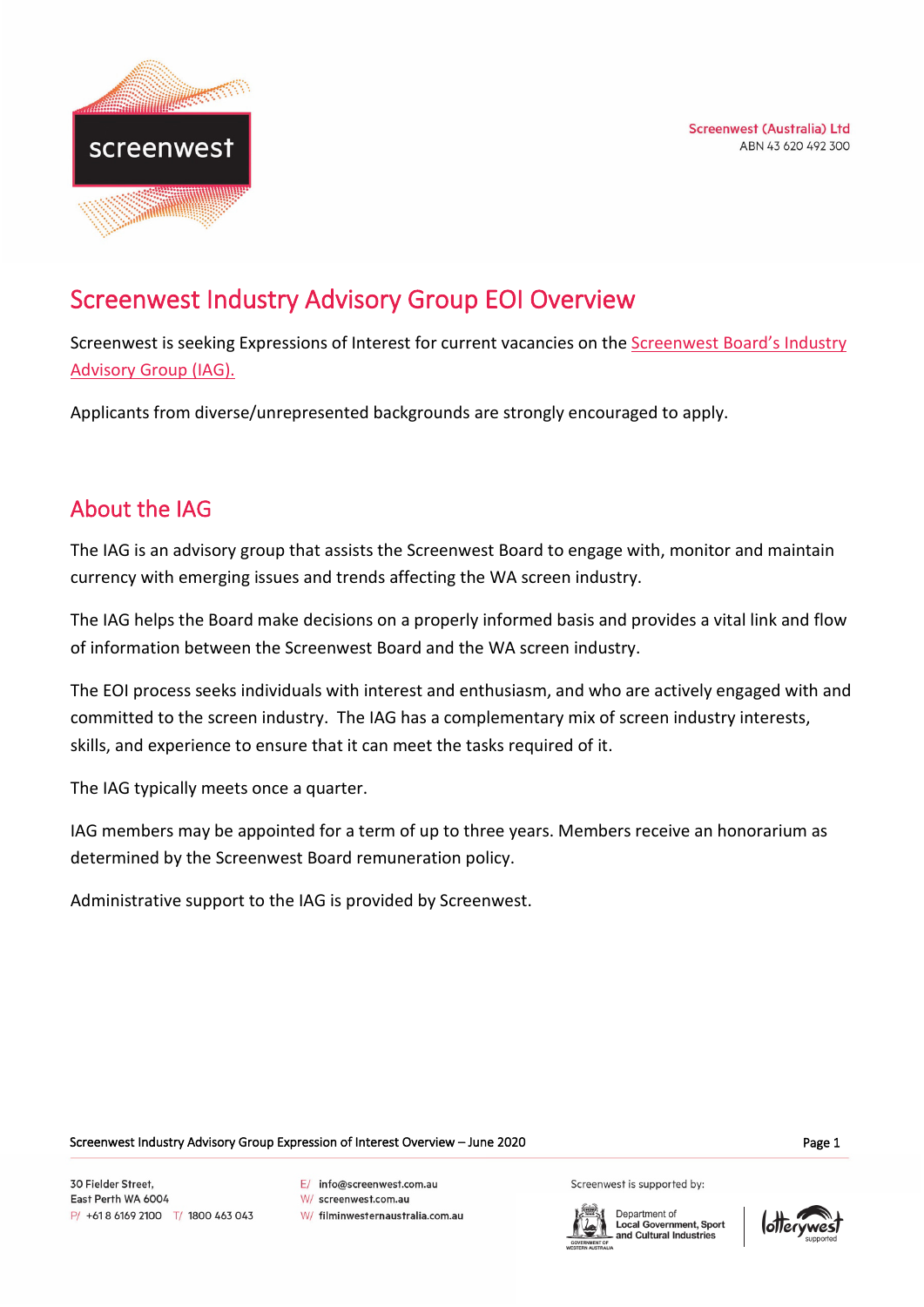### Role and Objectives of the Industry Advisory Group

The key objectives of the Industry Advisory Group are to:

- 1. Advise Screenwest on existing, new, or emerging matters in the screen industry in WA.
- 2. Advise Screenwest on effective actions required by Screenwest to assist in the development of the screen industry in WA.
- 3. Promote dialogue between industry and the community to build the community's confidence in Screenwest and in the screen industry in WA.
- 4. Partner with Screenwest to assist in the development of and/or informing of the community and industry of new policies or actions to be undertaken by Screenwest.
- 5. Partner with Screenwest to facilitate ongoing communication and transfer of information between different parts of the screen industry in WA, and the community.
- 6. Consider any matter referred to it by Screenwest.

#### Individual Member Responsibilities

- Actively participate and regularly attend meetings.
- Contribute ideas and suggestions relating to agenda items.
- Publicly support decisions made by the IAG.
- Act as an advocate for Screenwest and the WA screen industry.
- Thoroughly prepare for IAG meetings.
- Action and follow up tasks established by the IAG.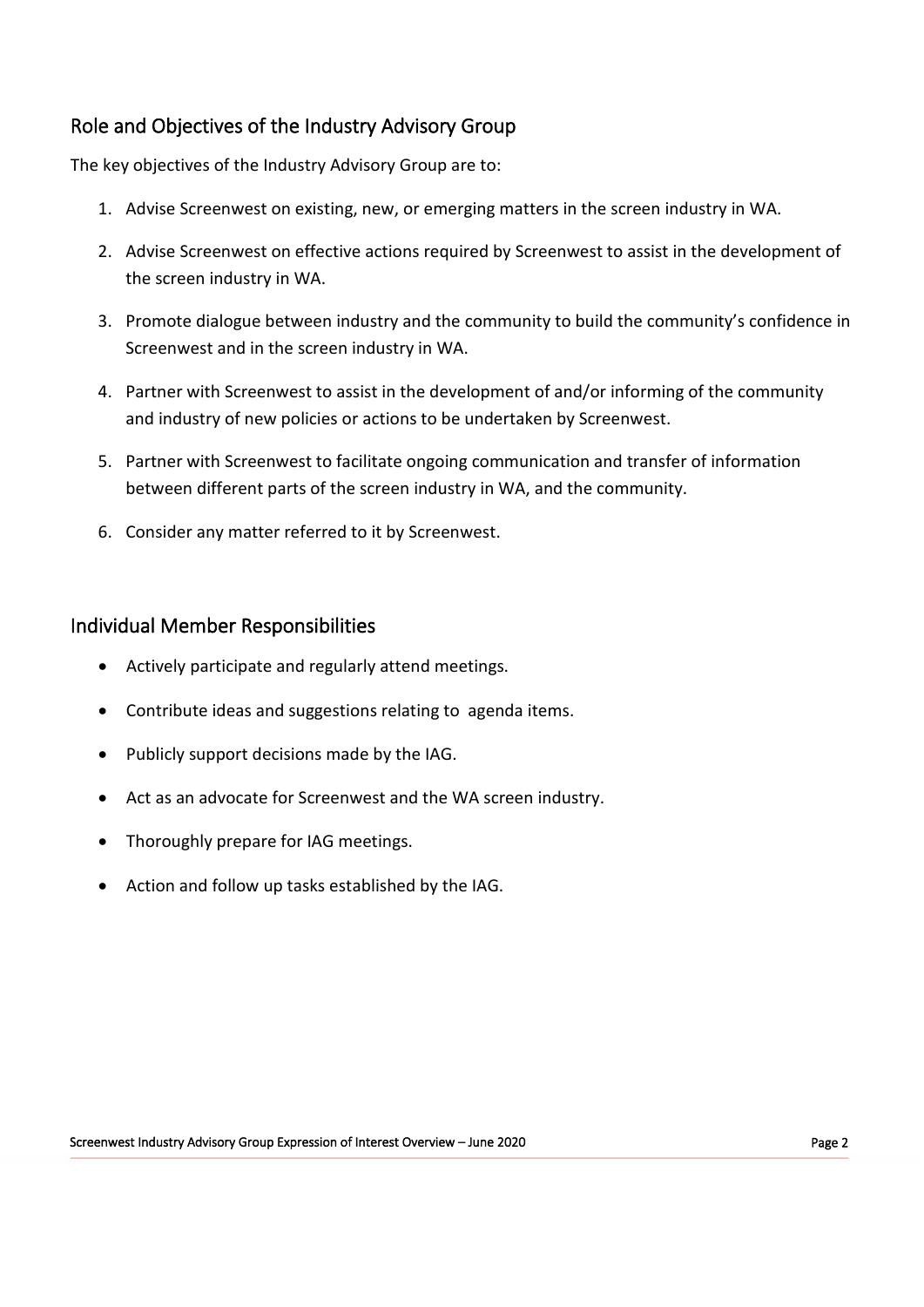### EOI Assessment

A sub-committee of the Board will assess all applications and provide recommendations to the full Screenwest Board for their consideration.

Candidates must demonstrate in their application the skills, experience and abilities required to successfully contribute to the IAG.

The appointment of members will be based on the individual's attributes that will enable the IAG to assist Screenwest realise its strategic objectives.

#### The following criteria will be considered in the assessment of applications:

- Screen industry skills, experience, and knowledge.
- Capacity to think and contribute strategically.
- Ability to participate co-operatively with a diverse range of different people.
- Integrity and honesty.
- Well established networks within area of practice.

The panel will also take into consideration the desired skills mix and experience of individuals required to achieve a complementary and diverse composition on the IAG.

## How to Apply

To apply, submit by email:

- 1. A completed an [IAG Expression of Interest Application Form,](https://www.screenwest.com.au/wp-content/uploads/2020/06/Screenwest-Industry-Advisory-Group-Appointment-Expression-of-Interest-Form-June-2020.docx) clearly indicating the desired term.
- 2. Your personal Curriculum Vitae.

Expressions of Interest should be submitted to [board@screenwest.com.au.](mailto:board@screenwest.com.au) Late submissions will not be accepted.

**If you have digital access requirements and need assistance completing the form, please contact Nina Gee by calling [+61 8 6169 2124](tel:+61861692124) or emailing [nina.gee@screenwest.com.au.](mailto:nina.gee@screenwest.com.au)**